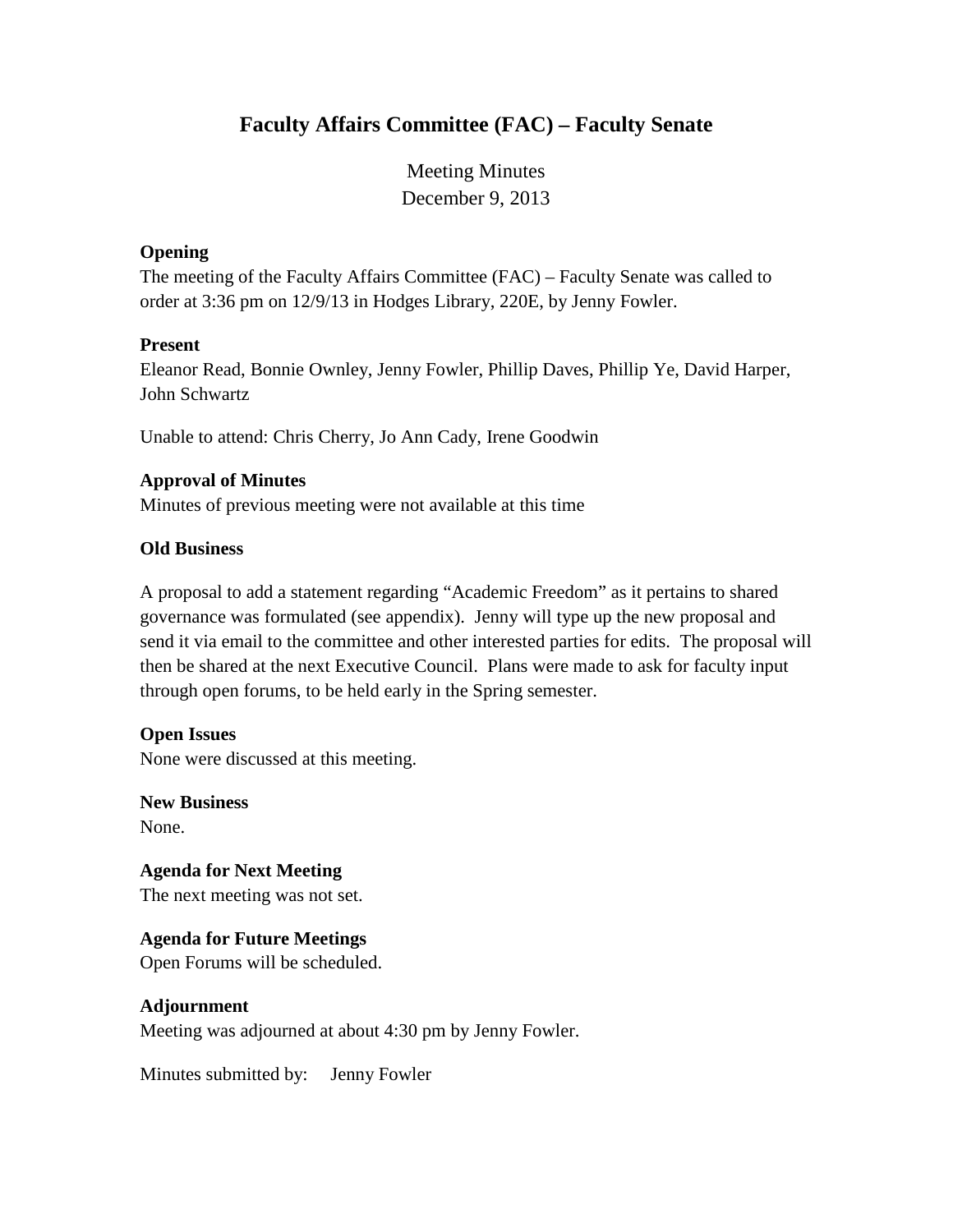Appendix 1: draft statement

## **The Faculty Senate of the University of Tennessee Knoxville Resolution**

Dec. 9, 2013

WHEREAS, the University of Tennessee Knoxville intends to be the preeminent public research and teaching university linking the people of Tennessee to the nation and the world; and

WHEREAS, the University of Tennessee Knoxville seeks to be competitive in efforts to recruit and retain the highest quality faculty; and

WHEREAS, the University of Tennessee Knoxville as an institution encourages shared governance principles among its faculty and administration; and

WHEREAS, a necessary component of shared governance is the ability of faculty members to engage in wide-ranging discussions of University policies and governance without fear of institutional censorship, discipline, or retribution; and

WHEREAS, a necessary component of the effective performance of Department, College, and University service duties is the ability to engage in wide-ranging discussions on Department, College, and University policies and governance without fear of institutional censorship, discipline, or retribution; and

WHEREAS, the opinion of the Supreme Court of the United States in Garcetti v. Ceballos, 547 U.S. 401 (2006), has been interpreted by lower federal courts to permit adverse employment decisions to be taken against faculty members for engagement in shared governance activities; and

WHEREAS, other top-ranked state universities such as University of Minnesota, University of Wisconsin, University of Georgia, University of Michigan, University of Florida, and others have adopted academic freedom language for faculty that extend protection to speech made in the course of shared governance and other employment-related duties;

THEREFORE, BE IT RESOLVED THAT the University of Tennessee Knoxville Faculty Senate expand the definition of academic freedom to include protection for shared governance and other employment-related speech.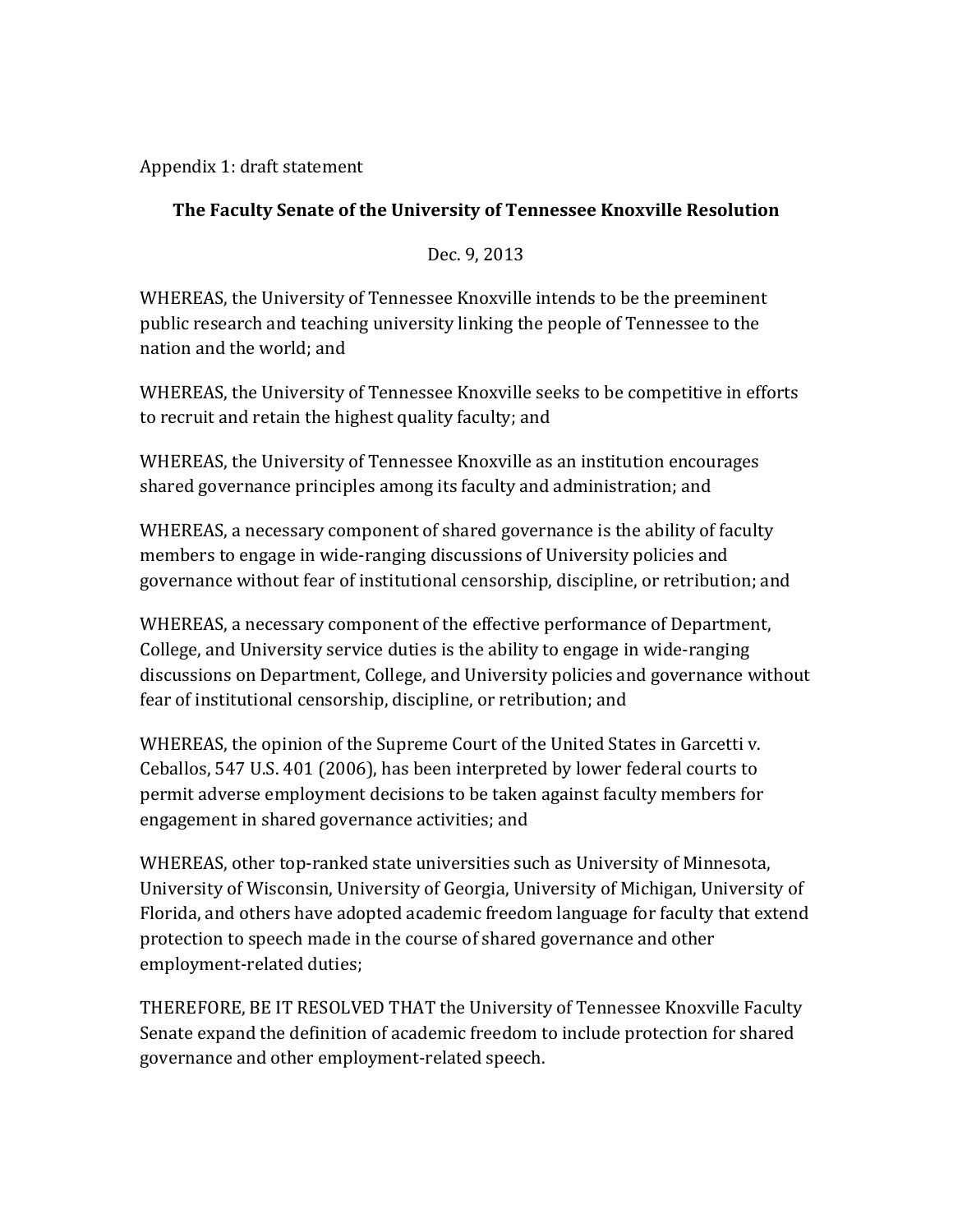### **Revision to UTK Faculty Handbook**

**2014**

RESOLVED, that the language in Section 2 of the *Faculty Handbook* be changed as follows:

### **New language = underlined**

#### **Deleted language = strikethrough**

2.11 Academic Freedom

Faculty members have the right to academic freedom and are expected to seek and to speak the truth as they perceive it on the basis of expertise and research in their discipline. Academic freedom is this right for faculty members to teach, research, create, and perform about their knowledge and understanding in their discipline. This freedom persists even when faculty members hold a minority view within their discipline and when others in and beyond the institution find these views contrary or objectionable. The right of academic freedom applies to all faculty members, including non-tenure track faculty members. A faculty member should recognize that the right of academic freedom is enjoyed by all members of the academic community. She or he should be prepared at all times to support actively the right of the individual to freedom of research and communication.

A faculty member also has the responsibility to act as a good citizen of the University and to contribute to the on-going communication – with fellow faculty, with academic administrators, and with the Board of Trustees– that is at the heart of the shared governance of the University. Shared governance includes communications and deliberations at all levels of the university on matters related to professional duties, the functioning of the university, and university positions and policies. When communicating as a citizen of the University, by whatever means and at whatever level, a faculty member has the freedom to raise and to address any issue related to the shared governance without fear of institutional discipline or restraint.

#### 2.13 Freedom as a Citizen